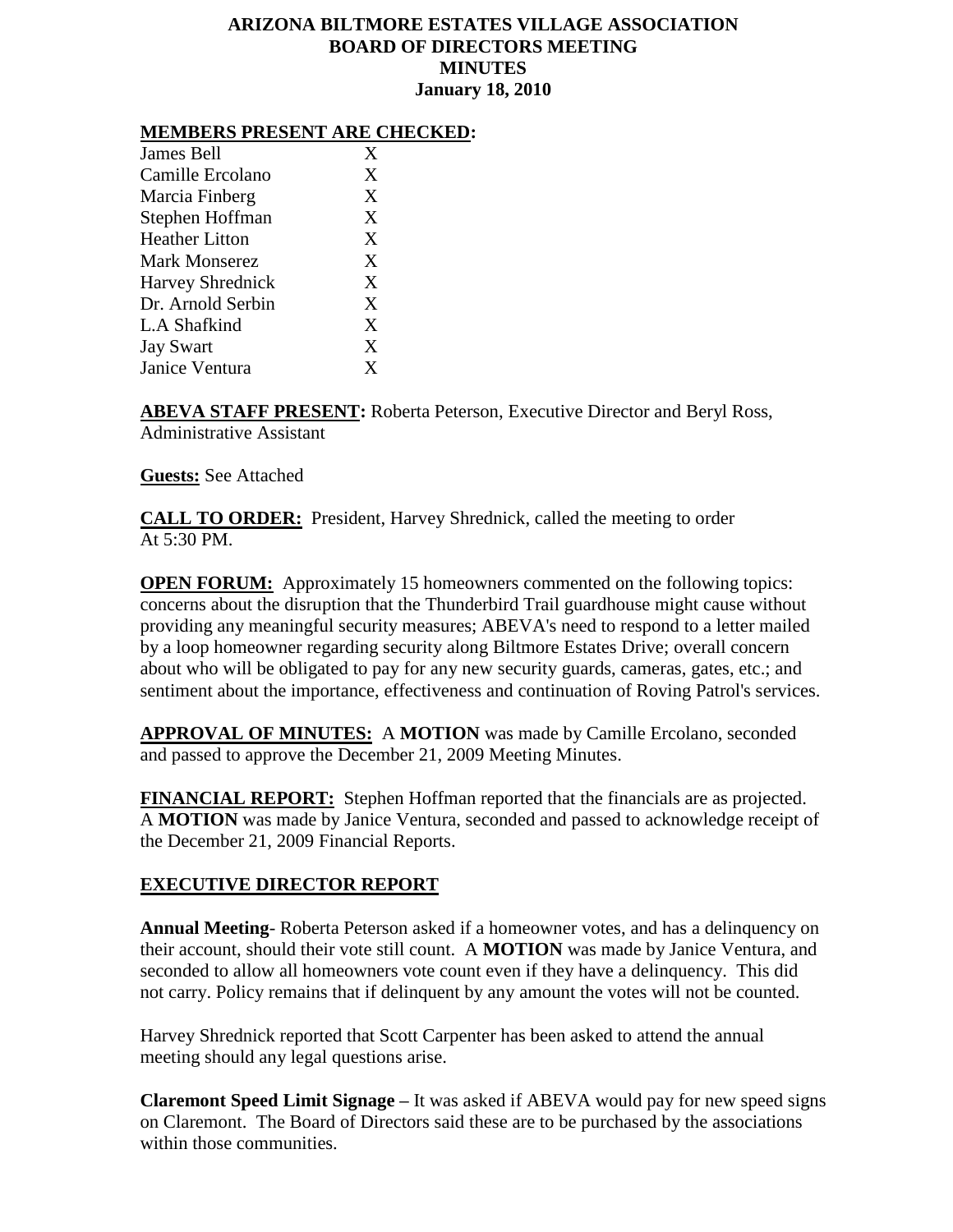**Northern Road Billing** – The billing will be delayed a bit late this year, however the invoices will be mailed before the end of the month.

**Grandfathered Lot Volunteer Letters** - Will be mailed before the end of the month.

# **COMMITTEE REPORTS**

**CEVPC -** Harvey Shrednick reported that the January meeting was cancelled.

**Claremont Committee –** Heather Litton had nothing to report.

**Legal Committee** – Jim Bell made a **MOTION,** which was seconded and passed, to authorize the legal committee to discuss with Scott Schirmer and his group the drafting and signing of a written agreement by which the Schirmer group would acknowledge that ABEVA is not responsible for any cost associated with the proposed Greeter/Guard House and security cameras.

**Security Committee –** Jay Swart reported that Roberta Peterson is drafting a RFP (request for purchase) letter to send to three Toyota dealers.

**NEW BUSINESS –** Heather Litton requested that Scott Carpenter rewrite the letter to the Resort and let them know our concerns. Board Agreed.

**ADJOURMENT -** A **MOTION** was made by Dr. Serbin, which was seconded and passed to adjourn the meeting at 6:56p.m.

Respectfully submitted,

Beryl Ross, Recording Secretary

\_\_\_\_\_\_\_\_\_\_\_\_\_\_\_\_\_\_\_\_\_\_\_\_\_\_\_\_\_\_\_\_\_\_

\_\_\_\_\_\_\_\_\_\_\_\_\_\_\_\_\_\_\_\_\_\_\_\_\_\_\_\_\_\_\_\_\_\_

ABEVA Board Member